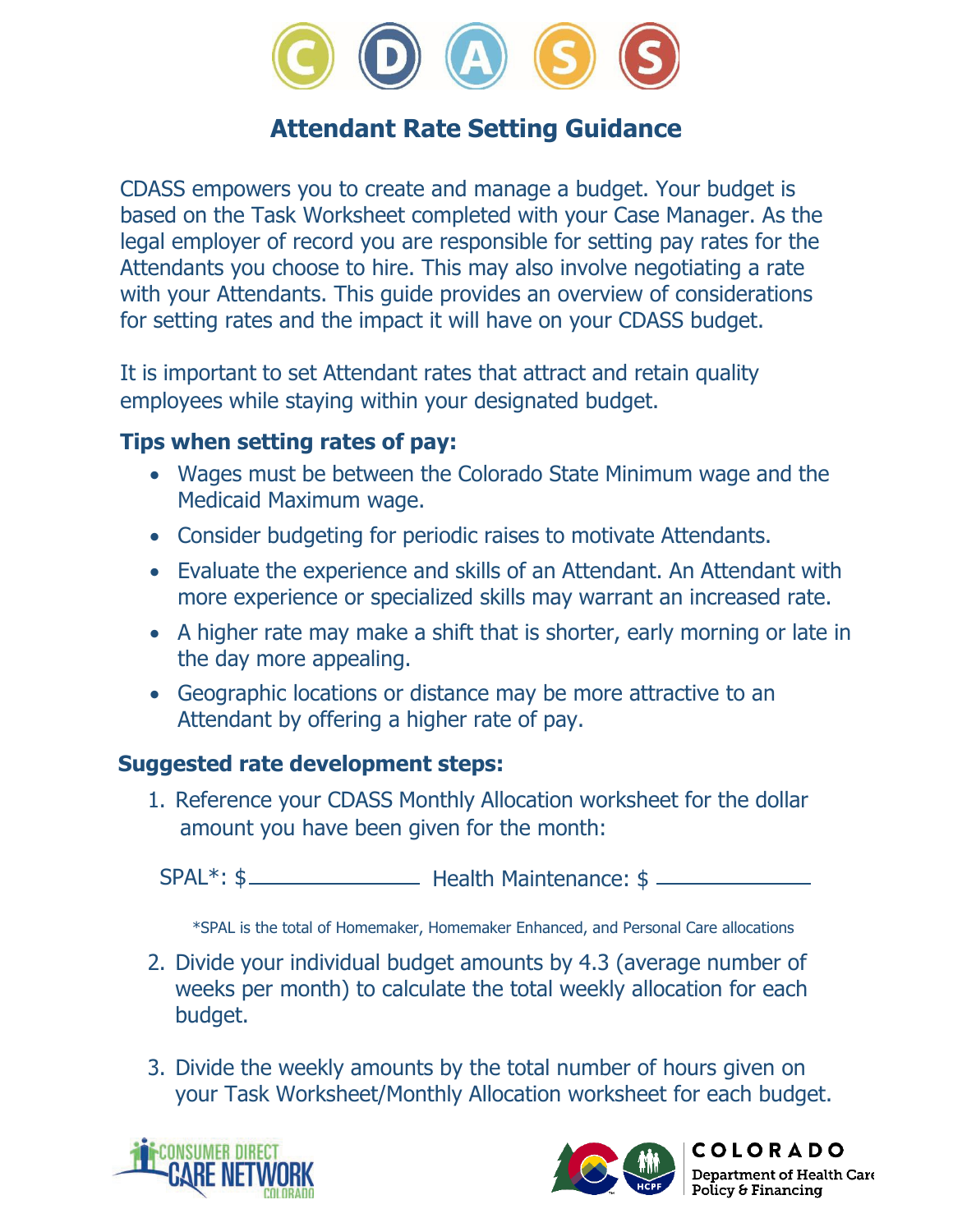

- This wage can be used as a guideline to determine how much you can afford to pay your Attendants at your current hour allotments.
- 5. Review your chosen FMS provider's "Cost to You" sheet to determine the total rate of pay, which includes required payroll taxes; FICA, FUTA, and SUTA taxes, and Worker's Compensation. "Cost to You" worksheets can be found in Section 5 of the CDASS Manual.

**Example Scenario:** (Numbers below are for example only and do not reflect a specific person's allocated service amount)

#### **Step #1**

• Reference your Monthly Allocation Worksheet provided by your Case Manager. A blank copy of this form can also be found at:

| <b>SERVICE</b>                                                     | Weekly<br><b>Hours</b><br>of<br><b>Service</b> | <b>Adjusted</b><br><b>Hourly</b><br>Rate | # of Weeks  | <b>CDASS Period</b><br><b>Allocation</b> | <b>Daily Rate</b> | <b>Monthly</b><br><b>Allocation</b> |
|--------------------------------------------------------------------|------------------------------------------------|------------------------------------------|-------------|------------------------------------------|-------------------|-------------------------------------|
| Homemaker                                                          | 5.00                                           | \$15.83                                  | 52.14285714 | \$4,128.15                               | \$11.31           | \$344.01                            |
| Homemaker<br><b>Enhanced</b>                                       | 2.00                                           | \$25.73                                  | 52.14285714 | \$2,682.75                               | \$7.35            | \$223.56                            |
| <b>Personal Care</b>                                               | 10.00                                          | \$20.89                                  | 52.14285714 | \$10,891.60                              | \$29.84           | \$907.63                            |
| <b>Total SPAL</b><br><b>Allocation (SLS</b><br><b>CDASS ONLY):</b> |                                                |                                          |             | \$17,702.50                              | \$48.50           | \$1,475.21                          |
| <b>Health Maintenance</b>                                          | 15.00                                          | \$26.54                                  | 52.14285714 | \$20,757.55                              | \$56.87           | \$1,729.80                          |
| <b>Totals</b>                                                      |                                                |                                          |             | \$38,460.05                              | \$105.37          | \$3,205.00                          |

<https://consumerdirectco.com/forms/>

(Chart above is an example taken from the Monthly Allocation Worksheet)

• Divide your Total Monthly Allocation for each budget by 4.3

## **SPAL \$1,475.21 / 4.3 (weeks) = \$343.07 / week**

**Health Maintenance \$1,729.80 / 4.3 (weeks) = \$402.28 / week**



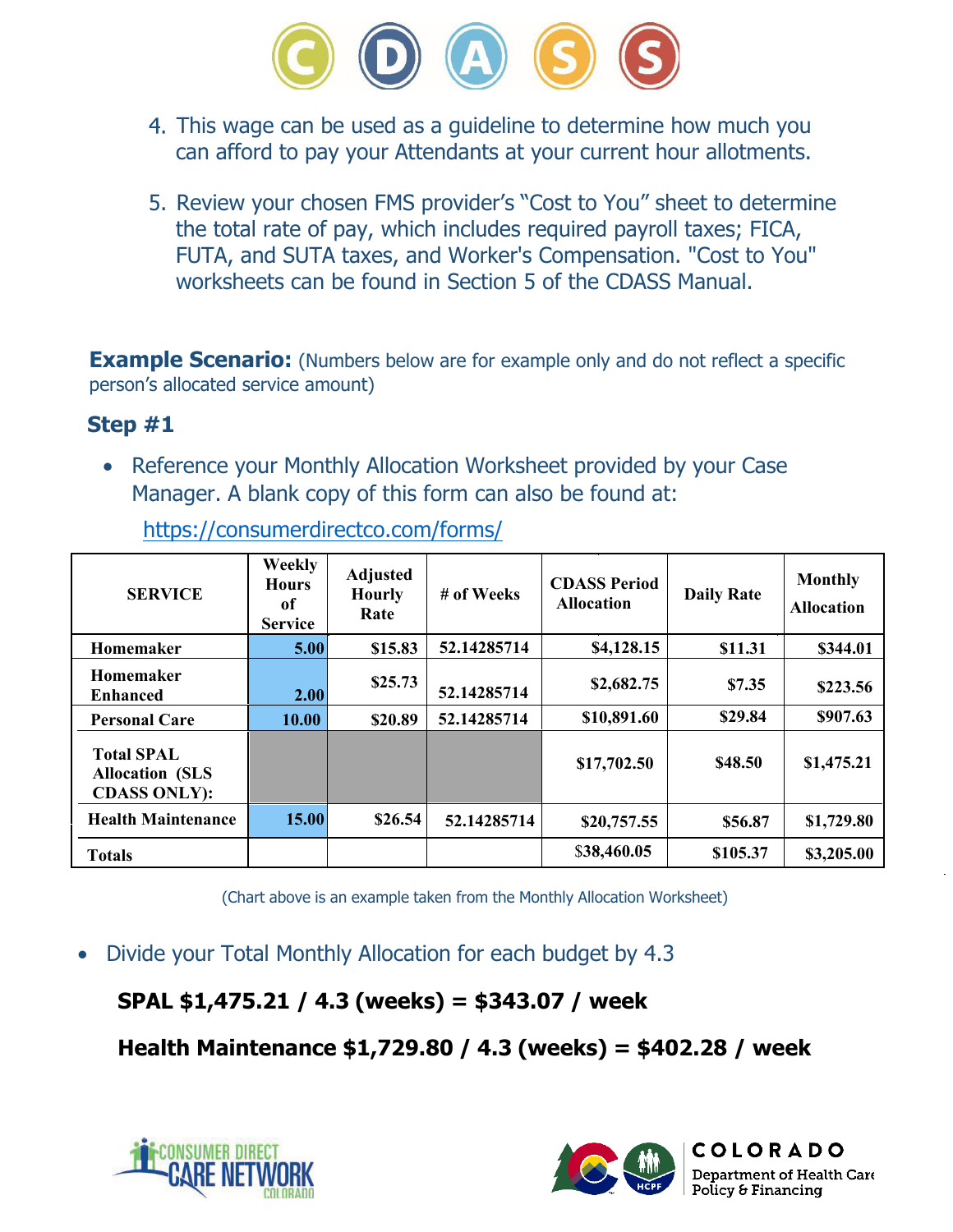

### **Step #2**

• Divide your total weekly allocation(s) by your total weekly hours. Use these rates as a guideline for how much you can afford to spend per hour.

**SPAL Weekly Allocation: \$343.07 SPAL Total Weekly Hours: 17** 

**Health Maintenance Weekly Allocation: \$402.28 SPAL Total Weekly Hours: 15** 

**\$343.07 ÷ 17 hours = \$20.18/hour** 

 **\$402.28 ÷ 15 hours = \$26.82/hour** 

### **Step #3**

Use the rates of \$20.18/hour (SPAL) and \$26.82/hour (Health Maintenance) from above as a guideline to check against your FMS provided "Cost to You" sheet and find a rate that will work for you and your Attendants.

As long as YOUR cost as the employer is equal to or less than the rates calculated in Step #2 for each Attendant, you will be within your monthly allocated amount for services (assuming you choose to utilize the designated hours per service provided by your Case Manager for the month).

### **You have the flexibility and responsibility to set Attendant rates of pay and determine the number of hours you use within your monthly budget allocation.**

For additional guidance and questions, please contact Consumer Direct Colorado and/or your selected FMS provider.

# **Consumer Direct Colorado**

Email: [infocdco@consumerdirectcare.com](mailto:infocdco@consumerdirectcare.com) Website: [www.consumerdirectco.com](http://www.consumerdirectco.com)

#### **Palco**

Toll Free Phone: 866-710-0456 Email: [CO-CDASS@palcofirst.com](mailto:CO-CDASS@palcofirst.com) Website: [www.palcofirst.com/colora](http://www.palcofirst.com/colorado/)do/

# **Public Partnerships (PPL)**

Email: [ppcdass@pcgus.com](mailto:ppcdass@pcgus.com) Website: [www.publicpartnerships.com/](http://www.publicpartnerships.com/state-programs/colorado/)state-programs/colorado/





**COLORADO** Department of Health Care Policy & Financing